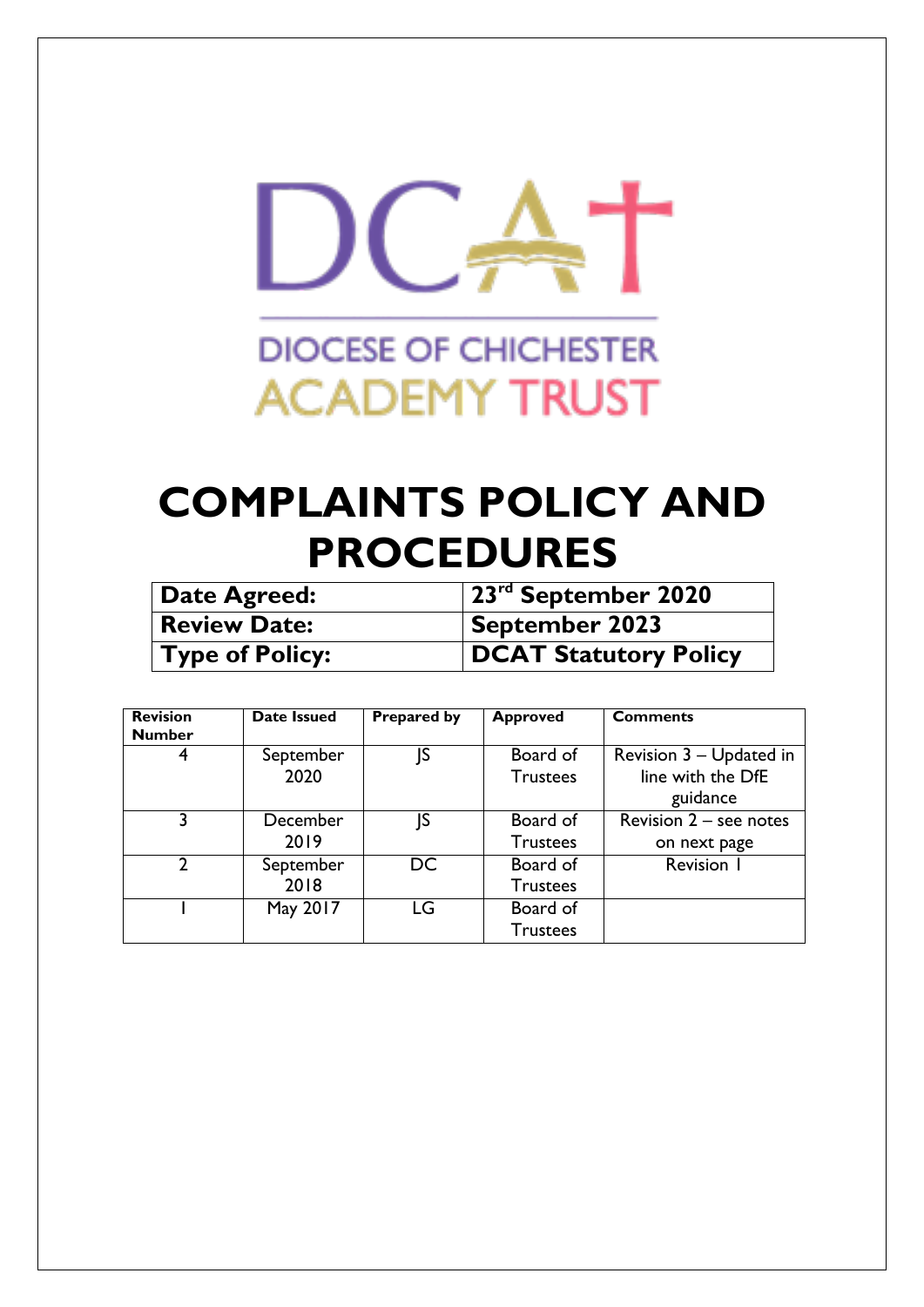# **Contents**

| $\mathsf{L}$   |                                                                                                  |  |
|----------------|--------------------------------------------------------------------------------------------------|--|
| 2.             |                                                                                                  |  |
|                |                                                                                                  |  |
|                |                                                                                                  |  |
|                |                                                                                                  |  |
|                |                                                                                                  |  |
|                |                                                                                                  |  |
|                |                                                                                                  |  |
|                |                                                                                                  |  |
|                |                                                                                                  |  |
| 3.             |                                                                                                  |  |
|                |                                                                                                  |  |
|                |                                                                                                  |  |
| 4 <sub>1</sub> |                                                                                                  |  |
| 5.             |                                                                                                  |  |
| 6.             |                                                                                                  |  |
| 7.             |                                                                                                  |  |
| 8.             |                                                                                                  |  |
|                |                                                                                                  |  |
|                |                                                                                                  |  |
|                |                                                                                                  |  |
|                |                                                                                                  |  |
|                |                                                                                                  |  |
|                |                                                                                                  |  |
|                |                                                                                                  |  |
|                | Complaints about services provided by other providers who may use school premises or facilities. |  |
|                |                                                                                                  |  |
|                |                                                                                                  |  |
|                |                                                                                                  |  |
| 9.             |                                                                                                  |  |
|                |                                                                                                  |  |
|                |                                                                                                  |  |
|                |                                                                                                  |  |
|                |                                                                                                  |  |
|                |                                                                                                  |  |
|                |                                                                                                  |  |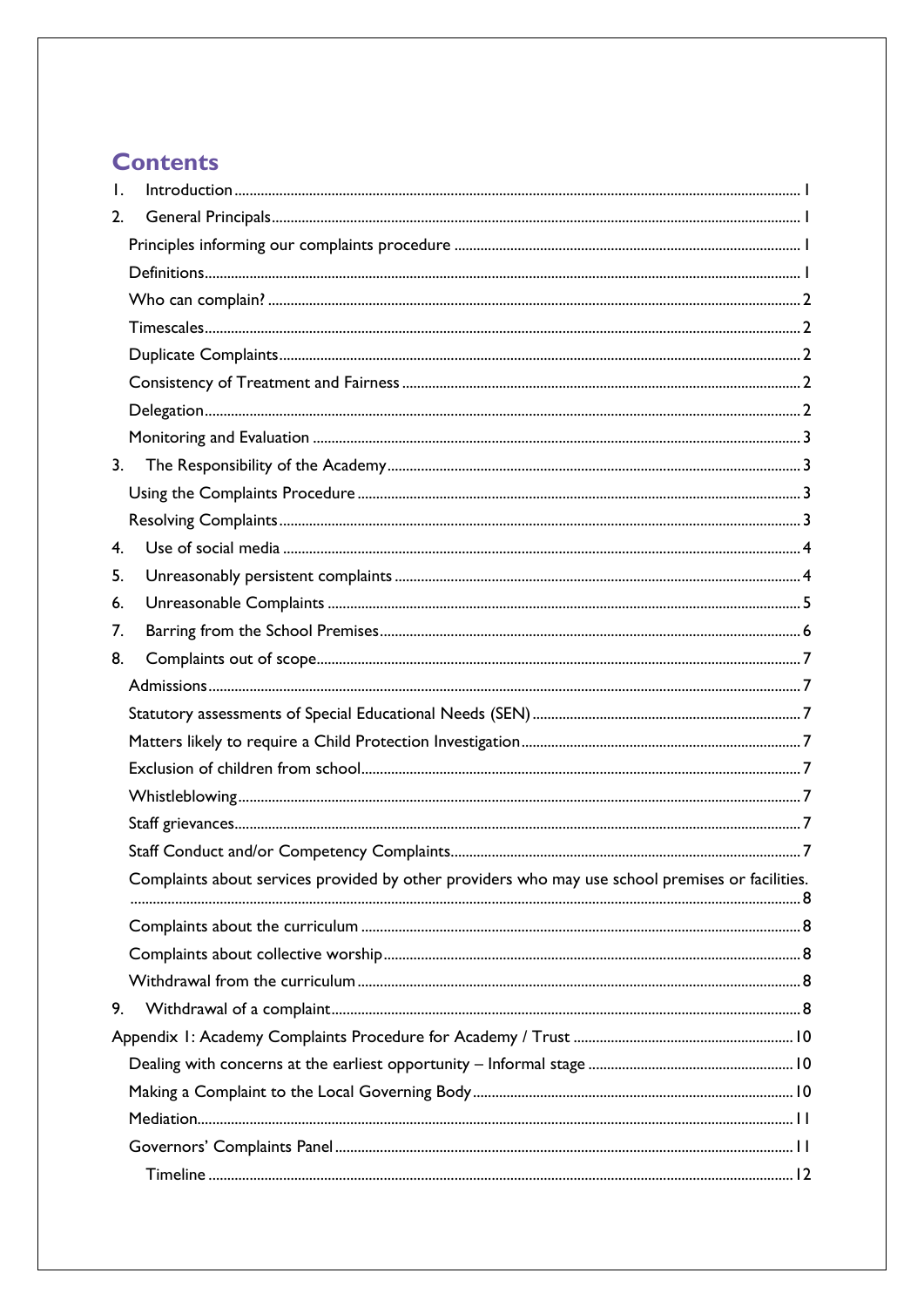DCAT Complaints Policy and Procedures<br>December 2019 – Updated August 2020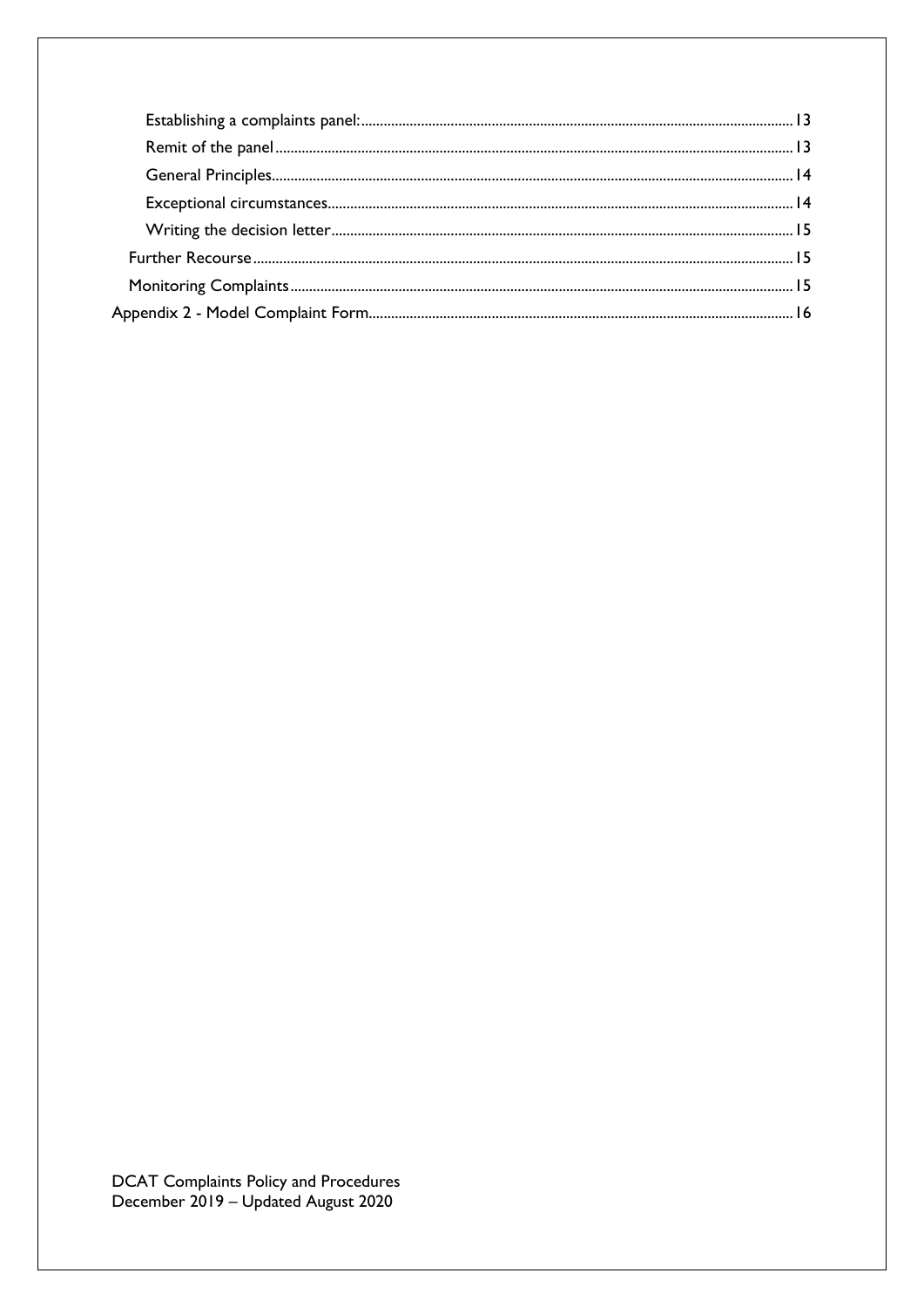# <span id="page-3-0"></span>**1. Introduction**

It is in everyone's interest that complaints about an academy or the Trust are resolved at the earliest possible stage. The experience of the first contact between the complainant and the academy or Trust can be crucial in determining whether the complaint will escalate. To that end, the academy or Trust must be clear about the procedures they will apply when they receive a complaint.

The underlying principle is that concerns ought to be handled promptly to reach a mutually satisfactory resolution or outcome at the earliest stages of a complaint. The requirement to have a complaints procedure need not in any way undermine efforts to resolve the concern informally.

In most cases within an academy, the class teacher will receive the first approach and it is helpful when staff are able to resolve issues on the spot. This may include offering a clear explanation; in some cases, accepting that a situation could have been handled better whilst in other cases an apology may be appropriate.

This complaints policy is written for both the Trust and its academies. It is expected that complaints relating to an individual academy will be made to that academy. Complaints regarding the Trust, including in relation to actions taken by its centrally employed staff, should be directed to the Trust. For complaints against the Trust, all references to "Headteacher" will mean the Chief Executive Officer and all references to "Local Governing Body" and "Local Governors" will mean the "Board of Trustees".

# <span id="page-3-1"></span>**2. General Principals**

### <span id="page-3-2"></span>**Principles informing our complaints procedure**

This procedure is designed to:

- be well publicised and easily accessible;
- be simple to understand and use:
- be impartial;
- be non-adversarial;
- allow swift handling with established time limits for action and keeping people informed of the progress;
- allow a mediation process if agreed by the complainant;
- allow for a hearing of a panel of local governors, where appropriate; respect people's desire for confidentiality, wherever possible;
- address all points of issue, provide an effective response and appropriate redress where necessary;
- allow opportunity for learning and improvement where applicable.

### <span id="page-3-3"></span>**Definitions**

- Where the term "relevant body" has been used within this procedure, this means the Board of Trustees of DCAT;
- Unless indicated otherwise, all references to "teacher" include the Headteacher;
- Unless indicated otherwise, all references to 'staff' include both teaching, support staff and DCAT centre administrative staff.
- The difference between a concern and a complaint

DCAT Complaints Policy and Procedures September 2020 Page **1** of **18**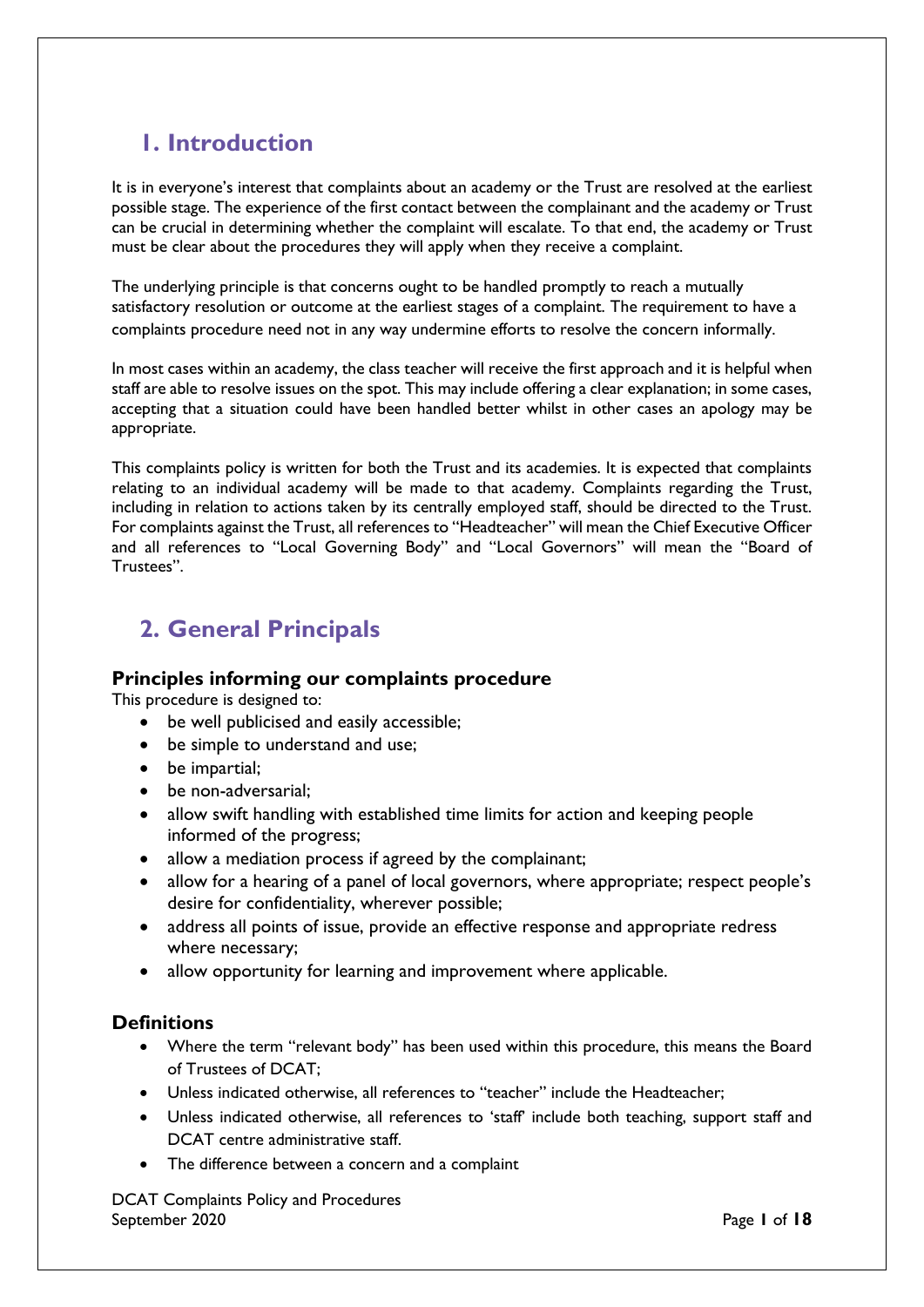- o A 'concern' may be defined as 'an expression of worry or doubt over an issue considered to be important for which reassurances are sought'.
- $\circ$  A complaint may be generally defined as 'an expression of dissatisfaction, however made, about actions taken or a lack of action'.

### <span id="page-4-0"></span>**Who can complain?**

Anyone can make a complaint about any facilities or services that the Trust or an academy provides, unless separate statutory procedures apply (see [complaints out of scope\)](#page-9-0), this includes:

- parents or carers of children currently at the school
- parents or carers of children no longer at the school
- members of the public
- a third party acting on behalf of the complainant. In these cases written consent will be required from the complainant before any information is disclosed.

Anonymous complaints will not normally be investigated. It will be for the Headteacher to determine as appropriate whether the complaint warrants an investigation.

### <span id="page-4-1"></span>**Timescales**

The Trust expects that complaints will be made as soon as possible after an incident arises and no later than three months afterwards. If the complaint is about a series of related incidents, they must raise the complaint within 3 months of the last incident. We will consider complaints raised outside this time frame if exceptional circumstances apply and the complaint can still be investigated in a fair manner for all involved.

We will consider complaints made outside of term time to have been received on the first school day after the holiday period.

If at any point we cannot meet the timescales we have set out in this policy, we will:

- set new time limits with the complainant
- send the complainant details of the new deadline and explain the delay.

### <span id="page-4-2"></span>**Duplicate Complaints**

After closing a complaint at the end of the complaints procedure if a duplicate complaint is received about the same matter from a connected party, the duplicate complainant will be informed the school has already considered the complaint and the local process is now complete. The new complainant will be advised to contact the ESFA if there is dissatisfaction with the original handling of the complaint.

### <span id="page-4-3"></span>**Consistency of Treatment and Fairness**

The relevant body is committed to ensuring consistency of treatment and fairness and will abide by all relevant employment and equality legislation.

### <span id="page-4-4"></span>**Delegation**

The relevant body has chosen to delegate some of its functions to local governing bodies as set out in this procedure.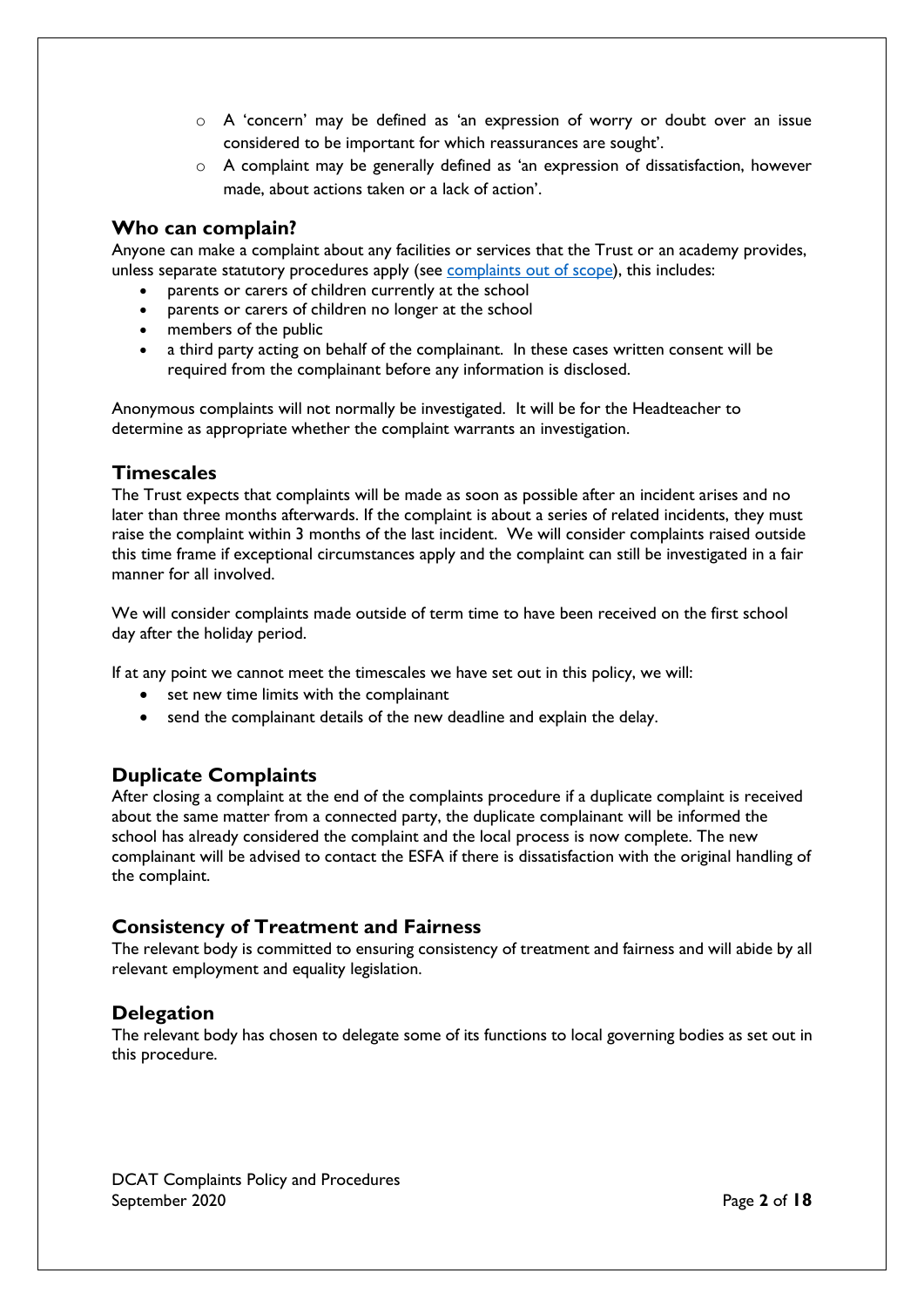### <span id="page-5-0"></span>**Monitoring and Evaluation**

Any feedback or concerns regarding the procedure should be reported back in the first instance to DCAT.

### <span id="page-5-1"></span>**3. The Responsibility of the Academy**

All academies must have a complaints procedure. This must meet the standards set out in the Education (Independent School Standards (England) Regulations 2014.

The Local Governing Body (LGB) has delegated responsibility on behalf of the Trustees of DCAT for the academy and for ensuring that all pupils receive an appropriate and high standard of education. The Headteacher is responsible for making decisions on a daily basis about the academy's internal management and organisation. The Trust should make it clear that parents and others should direct complaints to the academy in most circumstances.

This policy and procedure (see Appendix 1) will apply to all DCAT academies and the Trust centre. It is not intended to cover those matters for which there is a specific statutory process to object, complain or appeal – please see [complaints out of scope.](#page-9-0)

Academies will publish the Complaints Policy and Procedure on the academy's website.

### <span id="page-5-2"></span>**Using the Complaints Procedure**

- The resolution of a complaint can be an opportunity for the academy to improve its practice and develop further a strong partnership with parents.
- The complaints procedure should be easily accessible and well publicised, so that parents and other stakeholders know how to raise concerns.
- It is desirable for any complaint to be addressed by a member of staff/local governor at a level closest to the cause of concern. Complaints made to more than one person will be responded to by the appropriate person, determined by which stage the complaint is at, unless there has been a delay outside of the timescales published in Appendix 1.
- Procedures should be as swift as possible and ensure fairness to all involved. Timescales are provided in Appendix 1.
- Confidentiality is important in securing the confidence of all concerned. Conversations and correspondence must be treated with discretion. Parents or other stakeholders need to feel confident that a complaint will not disadvantage their child. However, the parties to a complaint should realise that some information may have to be shared in order to carry out a thorough investigation.
- If the investigation of a complaint shows that it is justified, then the academy should consider how to respond to it in an appropriate way.
- All complaints should be recorded and monitored to identify issues and allow any lessons to be learned by the academy.
- Staff and governors in academies should have the opportunity to take part in training or briefing to raise their awareness of the procedures and develop their skills in dealing with people who wish to complain.

### <span id="page-5-3"></span>**Resolving Complaints**

At each stage in the procedure, the academy seeks to resolve the complaint. If appropriate, we will acknowledge that the complaint is upheld in whole or in part. In addition, we may offer one or more

DCAT Complaints Policy and Procedures September 2020 Page 3 of 18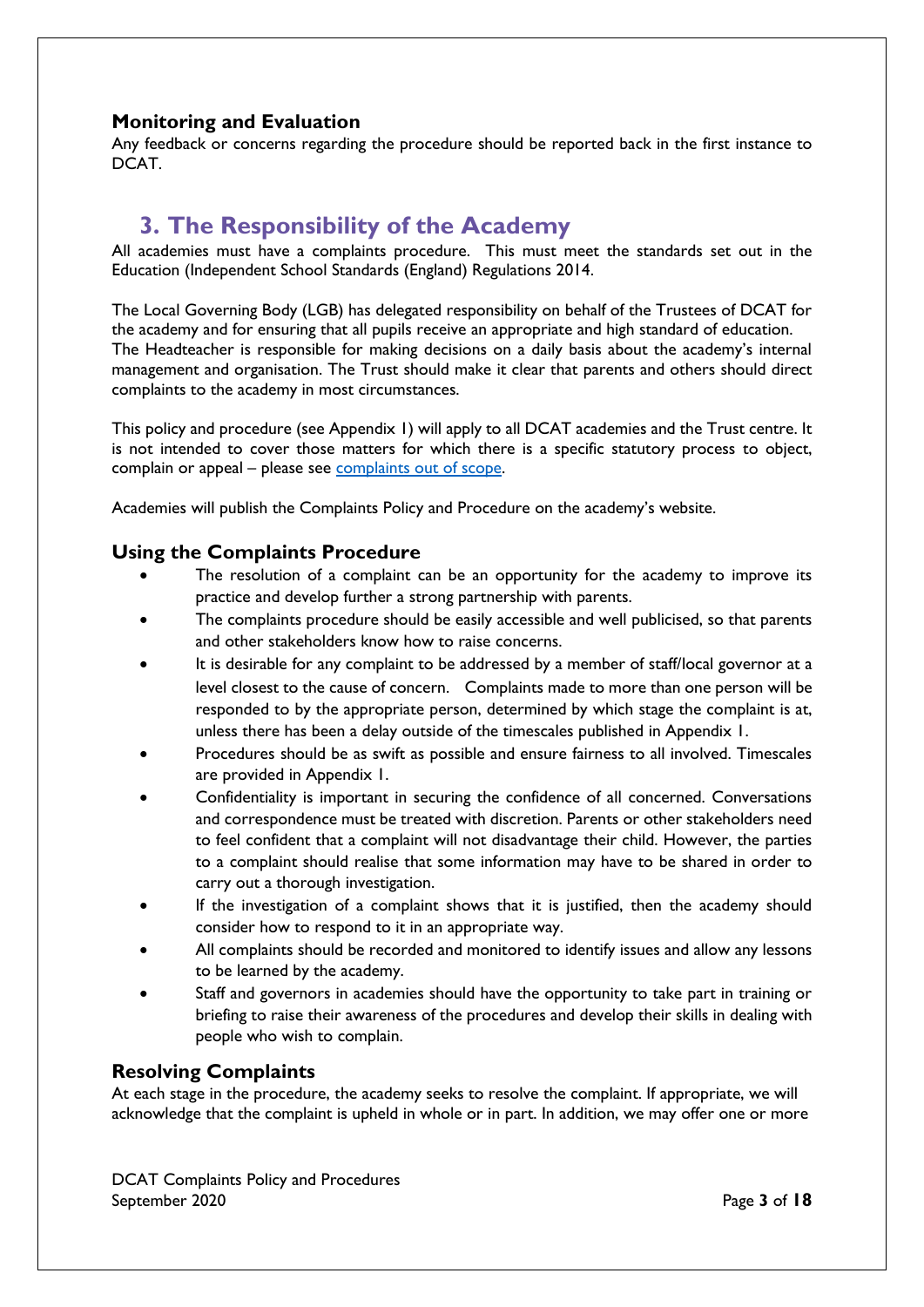of the following:

- an explanation
- an admission that the situation could have been handled differently or better
- an assurance that we will try to ensure the event complained of will not recur
- an explanation of the steps that have been or will be taken to help ensure that it will not happen again and an indication of the timescales within which any changes will be made
- an undertaking to review Trust / academy policies in light of the complaint
- an apology.

Where further investigations are necessary, new time limits will be set, and the complainant will be sent details of the new deadline with an explanation for the delay.

The formal procedures will need to be invoked when initial attempts to resolve the issue are unsuccessful and the person raising the concern remains dissatisfied and wishes to take the matter further.

A complaint is distinct from any formal disciplinary procedure. Staff who may be questioned as part of a complaints procedure must be treated fairly and have an opportunity to put their case. They should be offered support before responding to any investigation into a complaint.

If it becomes apparent that the complaint has the potential to be a disciplinary issue or if the complaint is against any member of staff, it is for the Headteacher or designated senior member of staff or, in the case of the Headteacher, the Chair of local governing body or designated governor, to determine if it is a disciplinary or capability matter. If this is the case, the matter will be dealt with by following the appropriate (disciplinary or capability) procedure and the complainant will be notified that this is the outcome of their complaint, i.e. "The matter has been referred to the appropriate procedure".

### <span id="page-6-0"></span>**4. Use of social media**

The Trust considers that the promotion and continuance of a positive, healthy and safe school community ethos depends upon all members of the school community contributing to and being responsible for maintaining this. The Trust therefore actively encourages any individual with a concern to raise it as soon as possible within the process described. For the same reason, the Trust strongly discourages the use of social media in this respect, and asks parents and carers and others of the school community not to post on social media any issues which should more appropriately be dealt with within the academy's processes for concerns and complaints.

# <span id="page-6-1"></span>**5. Unreasonably persistent complaints**

Most complaints raised will be valid, and therefore we will treat them seriously. However, a complaint may become unreasonable if the person:

- Has made the same complaint before, and it's already been through the Trust's complaints procedure
- Makes a complaint that is obsessive, persistent, harassing, prolific, defamatory or repetitive
- Knowingly provides false information
- Insists on pursuing a complaint that is unfounded, or out of scope of the complaints procedure

DCAT Complaints Policy and Procedures September 2020 Page 4 of 18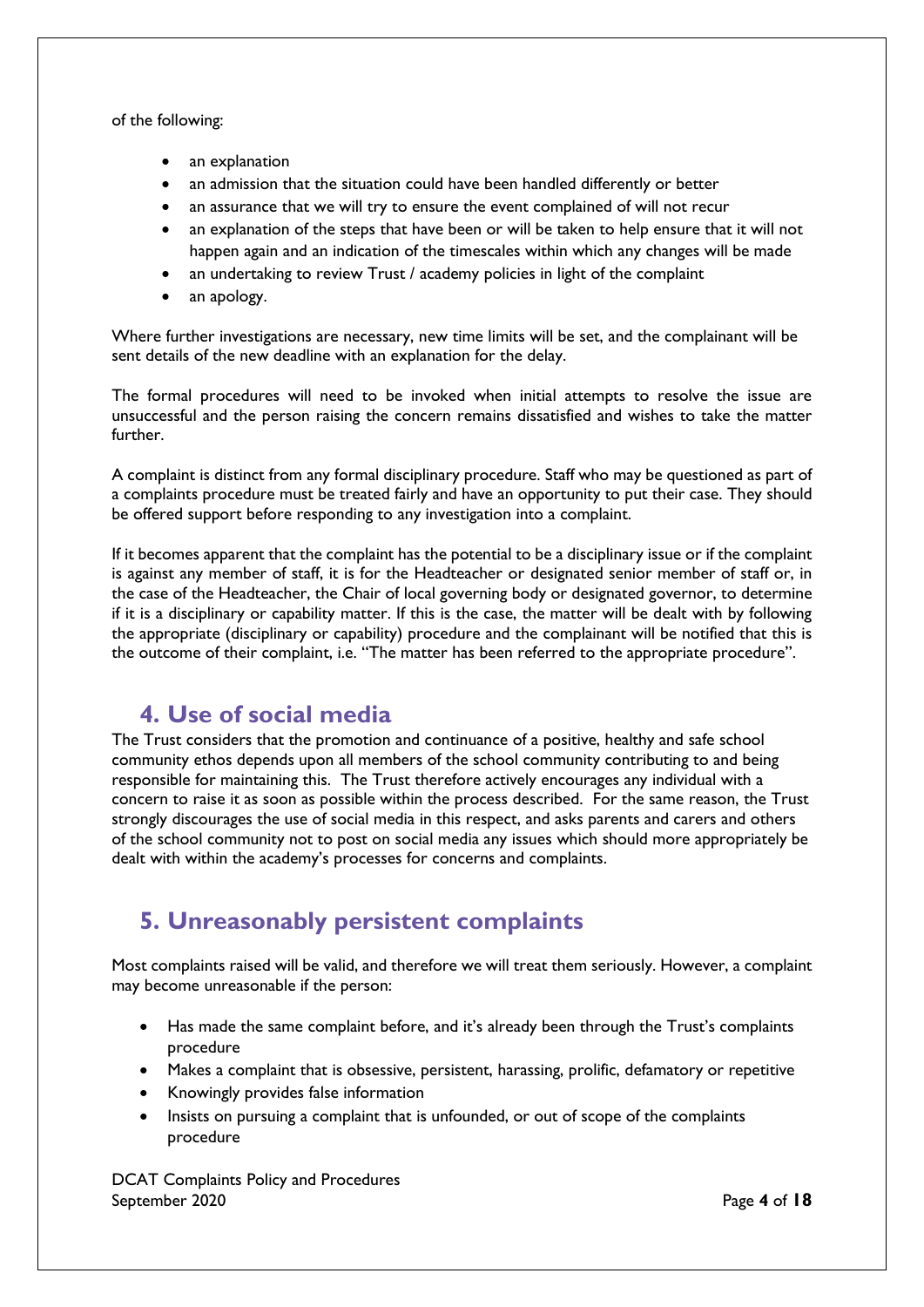- Pursues a valid complaint, but in an unreasonable manner e.g. refuses to articulate the complaint, refused to co-operate with this complaints procedure, or insists that the complaint is dealt with in ways that are incompatible with this procedure and the time frames it sets out
- Changes the basis of the complaint as the investigation goes on
- Makes a complaint designed to cause disruption, annoyance or excessive demands on school time
- Seeks unrealistic outcomes, or a solution that lacks any serious purpose or value.

#### **Steps we will take**

We will take every reasonable step to address the complainant's concerns, and give them a clear statement of our position and their options. We will maintain our role as an objective arbiter throughout the process, including when we meet with individuals. We will follow our complaints procedure as normal (as outlined above) wherever possible.

It the complainant continues to contact the school in a disruptive way, we may put communications strategies in place. We may:

- Give the complainant a single point of contact via an email address
- Limit the number of times the complainant can make contact, such as a fixed number per term
- Ask the complainant to engage a third party to act on their behalf, such as Citizens Advice
- Put any other strategy in place as necessary.

#### **Stopping responding**

We may stop responding to the complainant when all of these factors are met:

- We believe we have taken all reasonable steps to help address their concerns
- We have provided a clear statement of our position and their options
- The complainant contacts us repeatedly, and we believe their intention is to cause disruption or inconvenience and / or he or she is making substantially the same points each time

Where we stop responding, we will inform the individual that we intend to do so. We will also explain that we will still consider any new complaints they make.

In response to any serious incident of aggression or violence, we will immediately inform the police and communicate our actions in writing. This may include barring an individual from our school site.

### <span id="page-7-0"></span>**6. Unreasonable Complaints**

DCAT is committed to dealing with all complaints fairly and impartially, and to providing a high quality service to those who complain. However, we do not expect our staff to tolerate unacceptable behaviour and will take action to protect staff from that behaviour, including that which is abusive, offensive or threatening.

A complaint may be regarded as unreasonable when the person making the complaint:

 introduces trivial or irrelevant information which the complainant expects to be taken into account and commented on, or raises large numbers of detailed but unimportant questions, and insists they are fully answered, often immediately and to their own timescales;

DCAT Complaints Policy and Procedures September 2020 Page 5 of 18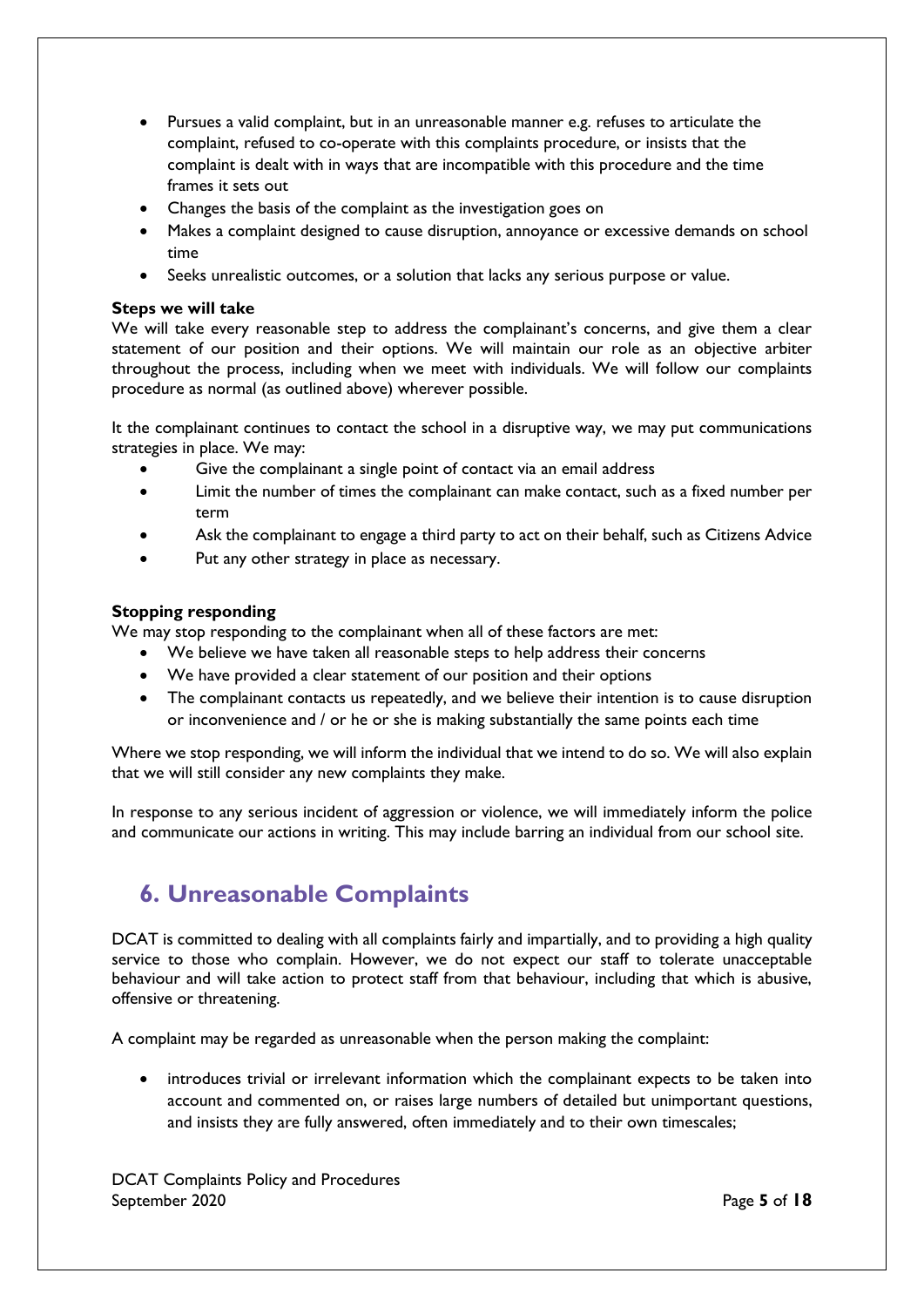- makes unjustified complaints about staff who are trying to deal with the issues, and seeks to have them replaced;
- uses threats to intimidate
- uses abusive, offensive or discriminatory language or violence
- publishes unacceptable information on social media or other public forums.

Whenever possible, the headteacher or chair of local governing body will discuss any concerns with the complainant informally before making a judgement that their complaint is unreasonable.

If the behaviour continues the headteacher will write to the complainant explaining that their behaviour is unreasonable and asking them to change it. For complainants who excessively contact the Trust causing a significant level of disruption, we may specify methods of communication and limit the number of contacts in a communication plan. This will usually be reviewed after 6 months.

In response to any serious incident of aggression or violence, the concerns and actions taken will be put in writing immediately and the police informed. This may include banning an individual from our school site.

# <span id="page-8-0"></span>**7. Barring from the School Premises**

Although fulfilling a public function, schools are private places. The public has no automatic right of entry. DCAT will therefore act to ensure they remain a safe place for pupils, staff and other members of their community.

If a parent's behaviour is a cause for concern, the headteacher can ask him/her to leave school premises. In serious cases, the headteacher or the Trust can notify them in writing that their implied licence to be on school premises has been temporarily revoked subject to any representations that the parent may wish to make.

Anyone wishing to complain about being barred can do so, by letter or email, to the headteacher or chair of the local governing body. However, complaints about barring cannot be escalated to the Department for Education. Once the school's own complaints procedure has been completed, the only remaining avenue of appeal is through the Courts; independent legal advice must therefore be sought.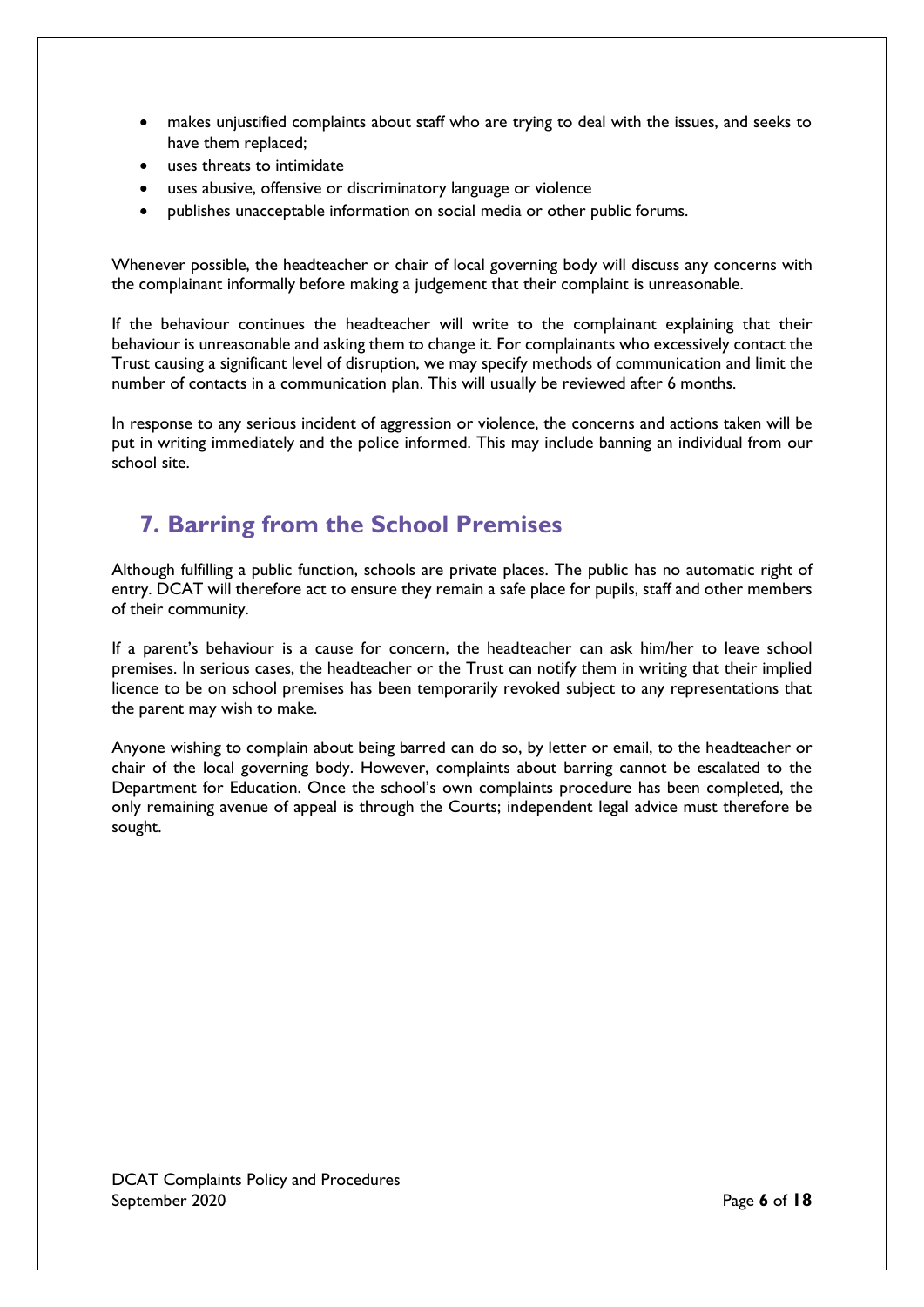# <span id="page-9-0"></span>**8. Complaints out of scope**

Some complaints will be outside the scope of this procedure as there are separate statutory procedures to deal with such issues. Please see the table below.

<span id="page-9-7"></span><span id="page-9-6"></span><span id="page-9-5"></span><span id="page-9-4"></span><span id="page-9-3"></span><span id="page-9-2"></span><span id="page-9-1"></span>

| <b>Admissions</b>                                                                 | Please review the Admissions arrangements for the academy,                                                                                                                                                                                                                                       |
|-----------------------------------------------------------------------------------|--------------------------------------------------------------------------------------------------------------------------------------------------------------------------------------------------------------------------------------------------------------------------------------------------|
|                                                                                   | which can be found on the academy's website.                                                                                                                                                                                                                                                     |
| <b>Statutory assessments</b><br>of Special Educational<br><b>Needs (SEN)</b>      | Concerns about statutory assessments of Special Educational<br>Needs should be raised with the Local Authority.                                                                                                                                                                                  |
| <b>Matters likely to</b><br>require a Child<br><b>Protection</b><br>Investigation | Complaints about child protection matters are handled under<br>our child protection and safeguarding policy and in accordance<br>with relevant statutory guidance. This can be found on the<br>academy's website.                                                                                |
|                                                                                   | If you have serious concerns, you may wish to contact the local<br>authority designated officer (LADO) who has local<br>responsibility for safeguarding or the Multi-Agency Safeguarding<br>Hub (MASH). The contact information can be found on the<br>child protection and safeguarding policy. |
| <b>Exclusion of children</b><br>from school                                       | Further information about raising concerns about exclusions is<br>available in the School discipline and exclusion guidance.                                                                                                                                                                     |
|                                                                                   | Complaints about the application of the behaviour policy can<br>be made through the academy's complaints procedure.                                                                                                                                                                              |
| Whistleblowing                                                                    | We have an internal whistleblowing procedure for all our<br>employees, including temporary staff and contractors.                                                                                                                                                                                |
|                                                                                   | The Secretary of State for Education is the prescribed person<br>for matters relating to whistleblowers in education who do not<br>want to raise matters direct with their employer. Referrals can<br>be made at: www.education.gov.uk/contactus.                                                |
|                                                                                   | Volunteer staff who have concerns about our school should<br>complain through the academy's complaints procedure. You<br>may also be able to complain direct to the Trust or the ESFA<br>(see link above), depending on the substance of your complaint.                                         |
| <b>Staff grievances</b>                                                           | These matters will be addressed under the Trust's internal<br>grievance procedures.                                                                                                                                                                                                              |
| <b>Staff Conduct and/or</b><br><b>Competency</b>                                  | Complaints about staff will be dealt with under the Trust's<br>internal personnel procedures, if appropriate.                                                                                                                                                                                    |
| <b>Complaints</b>                                                                 | Complainants will not be informed of any outcomes of the<br>complaint or action taken in relation to a staff member as a<br>result of a complaint. However, the complainant will be<br>notified that the matter is being addressed.                                                              |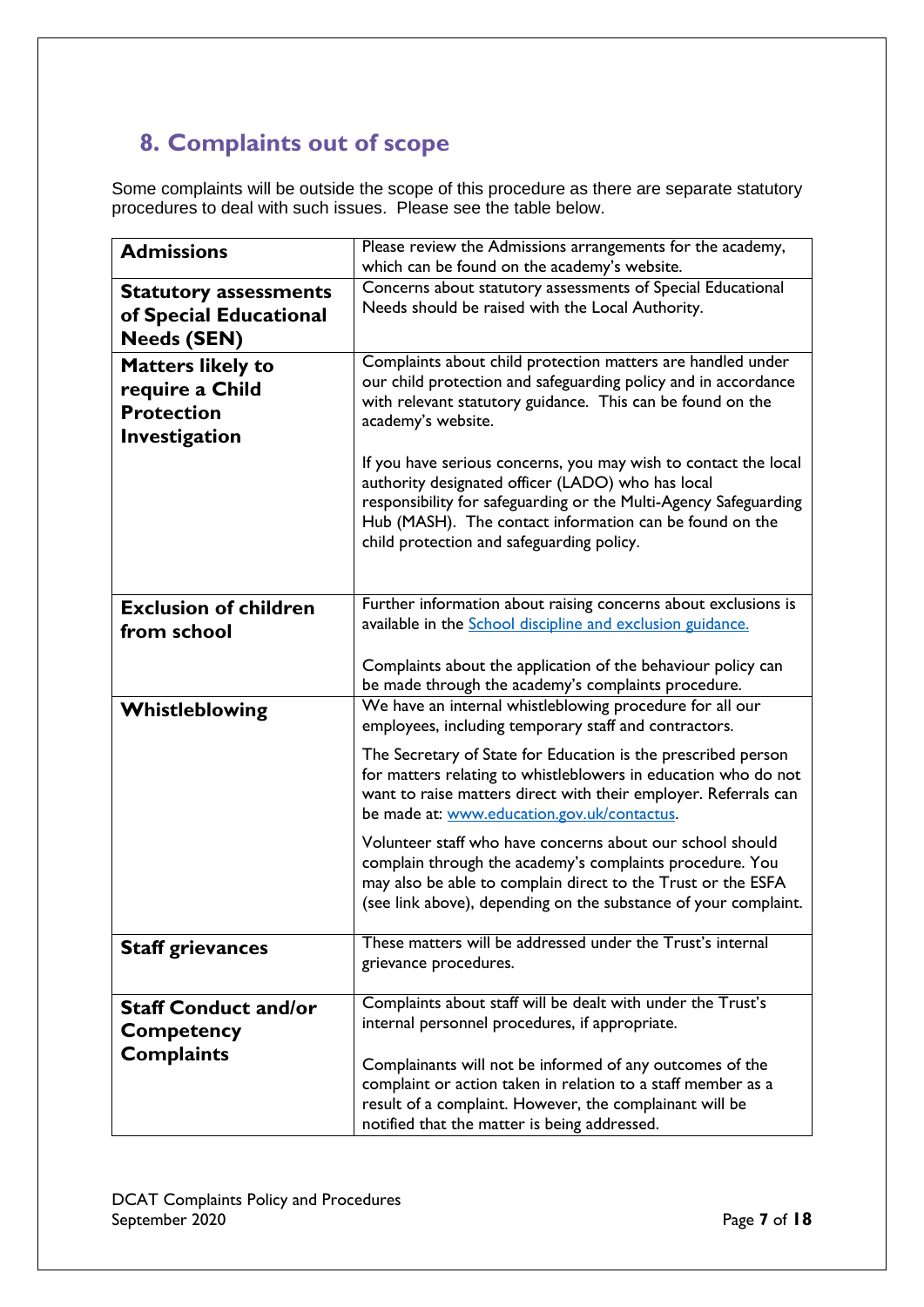<span id="page-10-2"></span><span id="page-10-1"></span><span id="page-10-0"></span>

| <b>Complaints about</b><br>services provided by<br>other providers who<br>may use school<br>premises or facilities. | The academy should direct complainants to follow the external<br>provider's own complaints procedure.                                                                                                     |
|---------------------------------------------------------------------------------------------------------------------|-----------------------------------------------------------------------------------------------------------------------------------------------------------------------------------------------------------|
| <b>Complaints about the</b><br>curriculum                                                                           | Please contact the Department for Education at<br>www.education.gov.uk/contactus                                                                                                                          |
| <b>Complaints about</b><br>collective worship                                                                       | Complaints about the content of the daily act of collective<br>worship (DACW) should be addressed to the Trust or:                                                                                        |
|                                                                                                                     | the local Standing Advisory Council on Religious<br><b>Education</b><br>other relevant body, e.g. the appropriate Diocese:                                                                                |
|                                                                                                                     | <b>Diocese of Chichester</b><br>$\circ$                                                                                                                                                                   |
| <b>Withdrawal from the</b><br>curriculum                                                                            | Parents and carers can withdraw their child from any aspect of<br>Religious Education (RE), including the DACW. They do not<br>have to explain why.                                                       |
|                                                                                                                     | If parents or carers are not satisfied with the handling of a<br>request to withdraw their child from RE or the DACW, the<br>academy should advise them to follow their complaints<br>procedure.          |
|                                                                                                                     | The right of withdrawal does not apply to other areas of the<br>curriculum where religious matters may be spontaneously<br>raised by pupils or arise in other subjects such as history or<br>citizenship. |
|                                                                                                                     | Should parents wish to withdraw their child from sex and<br>relationship education they should refer to the schools Sex and<br>Relationship Education policy.                                             |

<span id="page-10-3"></span>If other bodies are investigating aspects of the complaint, for example the police, local authority (LA) safeguarding teams or Tribunals, this may impact on our ability to adhere to the timescales within this procedure or result in the procedure being suspended until those public bodies have completed their investigations.

If a complainant commences legal action against an academy or the Trust in relation to their complaint, we will consider whether to suspend the complaints procedure in relation to their complaint until those legal proceedings have concluded.

# <span id="page-10-4"></span>**9. Complaint Campaigns**

If the school becomes the focus of a campaign and receives large volumes of complaints:

all based on the same subject

DCAT Complaints Policy and Procedures September 2020 Page 8 of 18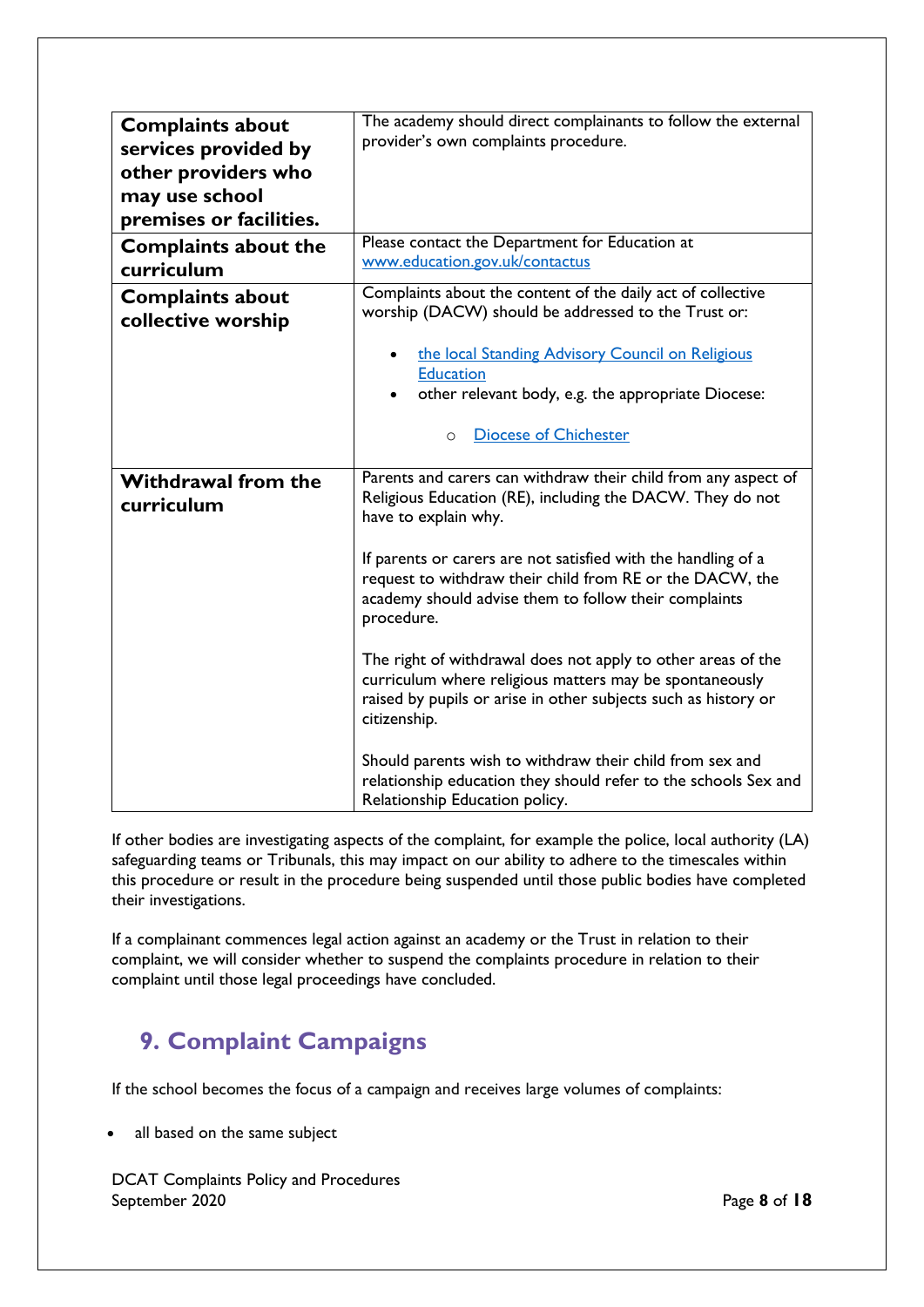from complainants unconnected with the school

These will be addressed by publishing a single response on the school's website which complainants will be directed to. Complainants will be signposted to the Department of Education if they're dissatisfied with the response.

# **10. Withdrawal of a complaint**

If a complainant wants to withdraw their complaint, we will ask them to confirm this in writing.

# **10. Recording of complaints**

Schools will retain records relating to complaints in line with the Trust retention of records policy. This will include action taken by the school as a result of those complaints (regardless of whether they are upheld) – including:

- recording the progress of the complaint and the final outcome
- recording whether the case progressed to a panel hearing
- recording the action taken by the school or the trust, regardless of outcome
- determine who is responsible for these records and make sure the data is kept secure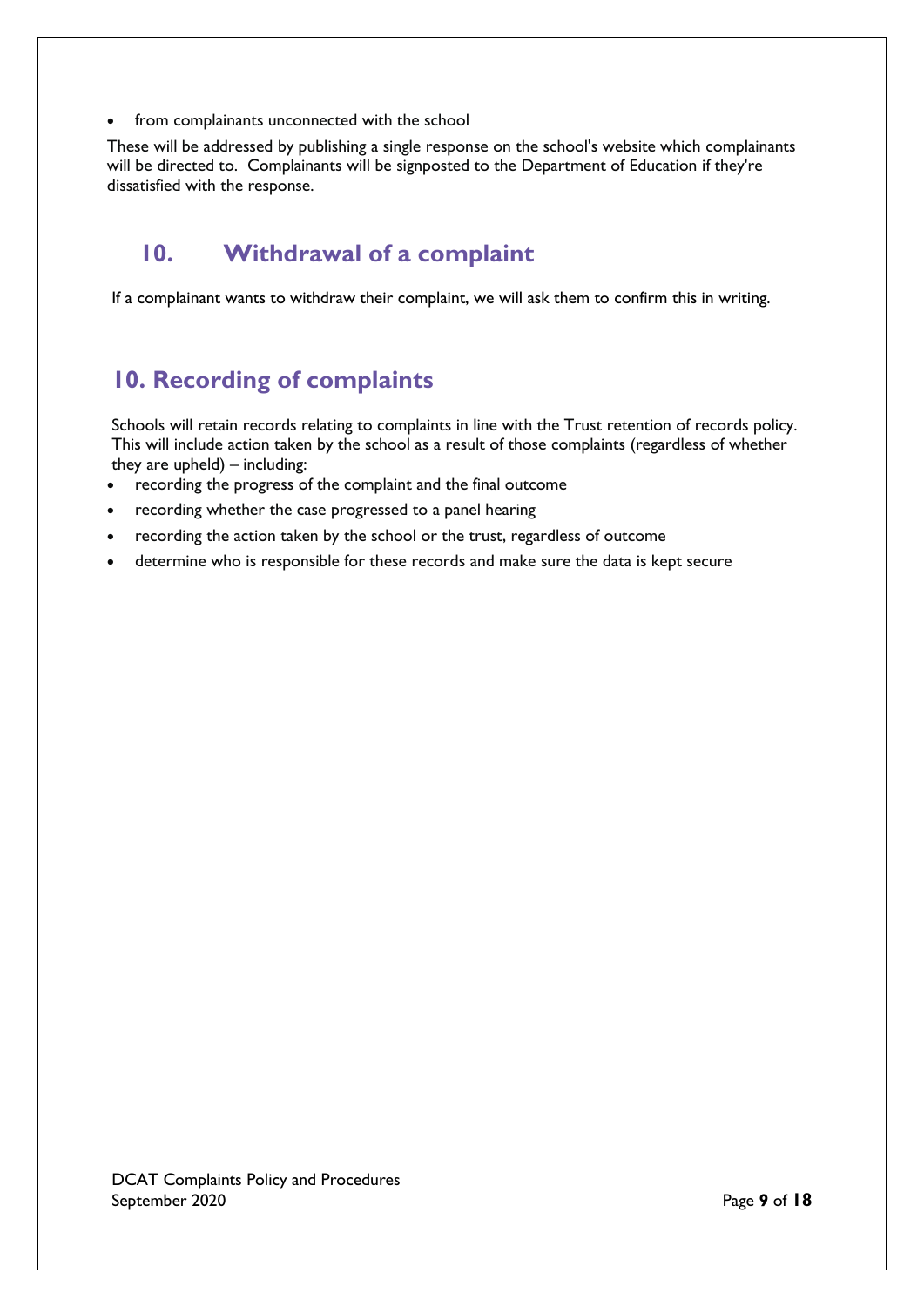### <span id="page-12-0"></span>**Appendix 1: Academy Complaints Procedure for Academy / Trust**

### <span id="page-12-1"></span>**Dealing with concerns at the earliest opportunity – Informal stage**

If parents, pupils or members of the public have concerns they should:

- Discuss their concerns with the member of staff most directly involved and, if not satisfied;
- Discuss their concerns with a senior member of staff and, if not satisfied; (this stage will not apply in small academies);
- Discuss their concerns with the Headteacher.

At each stage in the procedure, academies will want to keep in mind ways in which a concern or complaint can be resolved. It might be sufficient to acknowledge that the concern or complaint is valid in whole or in part. In addition, it may be appropriate to offer one or more of the following:

- an apology;
- an explanation;
- an admission that the situation could have been handled differently or better;
- an assurance that the event complained of will not recur;
- an explanation of the steps that have been taken to ensure that it will not happen again;
- an undertaking to review academy policies in light of the complaint.

Complainants should be encouraged to state what actions they feel might resolve the problem at any stage. An admission that the academy could have handled the situation better is not the same as an admission of negligence. Equally, an effective procedure will identify areas of agreement between the parties. It is also of importance to clarify any misunderstandings that might have occurred as this can create a positive atmosphere in which to discuss any outstanding issues.

Only where all these avenues have been tried and found unsatisfactory should the complainant take a complaint to the Chair of the Local Governing Body (LGB) or Clerk to the LGB.

If the Headteacher considers s/he can do no more to resolve the complaint it should be stated explicitly that the complainant can write to the Chair of Governors if not satisfied.

#### **If the complaint is about the Headteacher this should be directed to the Chair of the LGB.**

### <span id="page-12-2"></span>**Making a Complaint to the Local Governing Body**

Where informal attempts have been unsuccessful in resolving a complaint, the complainant should complete a complaint form (appendix 2) and send to the Chair of LGB at the academy address. The envelope should be marked 'FOR IMMEDIATE ACTION' and staff in the academy office must ensure that the form is forwarded without delay. The complainant must complete this within 10 school days of the date of the response from the Headteacher. Requests outside of this timeframe will only be considered if the chair of LGB considers exceptional circumstances apply.

The complainant should set out the details of their complaint and include appropriate evidence. Electronic recordings will not be accepted as evidence when we are asked to consider a complaint. However, we may accept independently notarised transcriptions of recordings. In such cases we may also ask for the written consent of all recorded parties. The complainant should also specify what they feel would resolve the complaint, and how they feel the previous stages of the procedure have not addressed their complaint sufficiently.

DCAT Complaints Policy and Procedures September 2020 Page **10** of **18** On receipt of the complaint form, the Chair of Governors of the LGB (or other governor) will: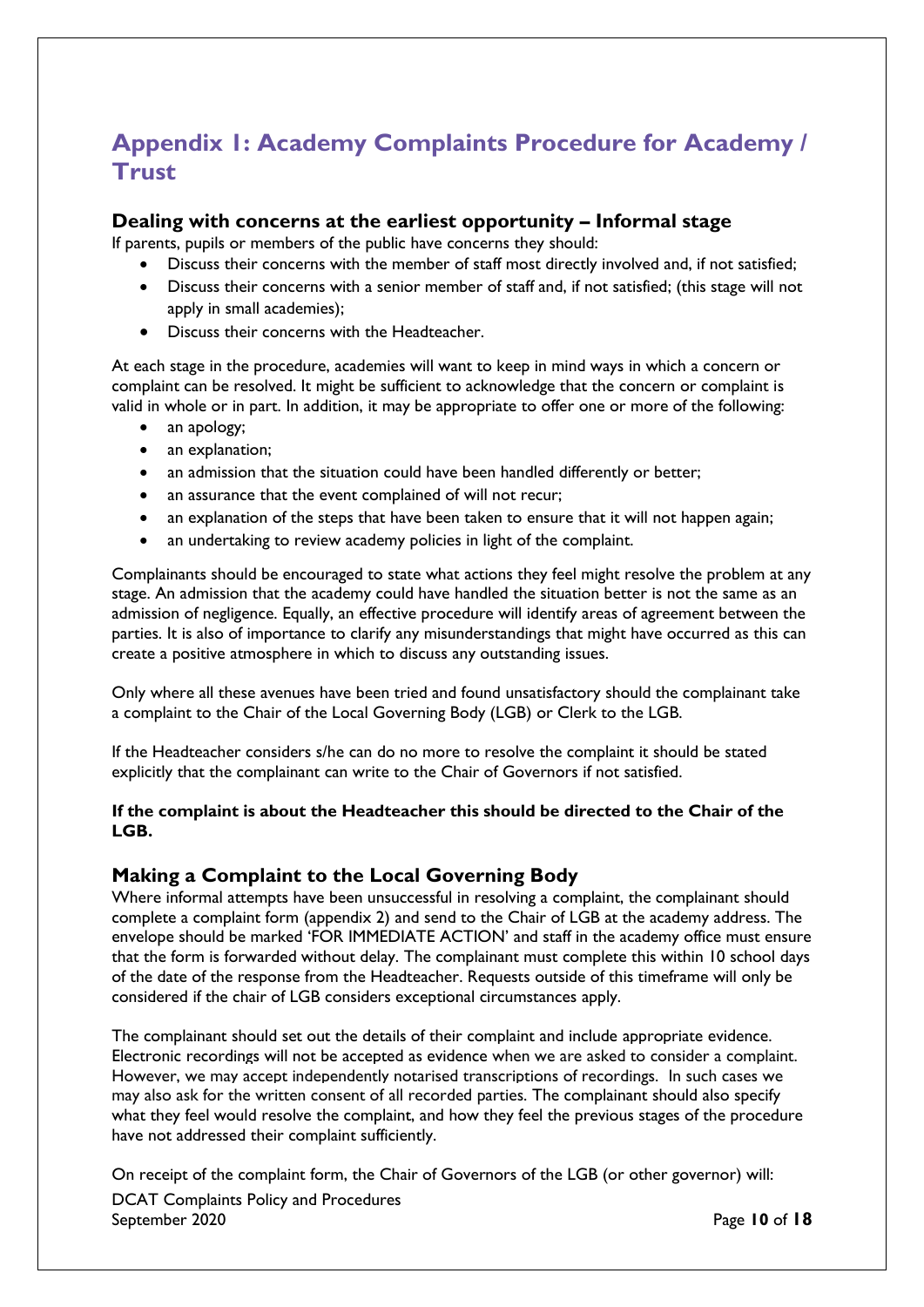- clarify the nature of the complaint and what remains unresolved;
- contact complainant (if unsure or further information is necessary);
- clarify what the complainant feels would put things right.
- investigate the complaint

At this point the chair of governors (or other governor) will decide which of the following is required:

- A written response to the complaint (which may include an offer of mediation)
- A mediation stage
- A referral to a governor's complaint panel

Mediation can only proceed if the complainant and the Headteacher are willing for it to be tried. If mediation is not successful, the complaint will be considered by the governors' complaints panel.

### <span id="page-13-0"></span>**Mediation**

Mediation can be a good way to resolve a complaint because:

- It gives both complainant and Headteacher another opportunity to hear each other's points of view (with a third party facilitating);
- It gives the third party an opportunity to help Headteacher and complainant identify and build on areas of agreement;
- It gives Headteacher and complainant a structure within which they can resolve remaining differences;
- If both complainant and Headteacher emerge from the mediation satisfied, that is the best foundation for a continuing positive relationship between them;
- Even if the complaint continues to a governors' panel, the issues to be considered are likely to be much clearer following the mediation.

Mediation may elicit one or more of the responses listed below from either party:

- an acknowledgment that the complaint is valid in whole or in part; an apology;
- an explanation; an admission that the situation could have been handled differently or better;
- an assurance that the event complained of will not recur;
- an explanation of the steps that have been taken to ensure that it will not happen again;
- an undertaking to review academy policies in light of the complaint.

### <span id="page-13-1"></span>**Governors' Complaints Panel**

Where the complainant is still not satisfied that their complaint has been dealt with fully and properly, they may choose to take it to a panel of Governors. The complainant must write to the Clerk of the LGB within 10 school days of the date of the formal written response from the Chair of LGB (or designated governor). Requests outside of this timeframe the clerk will seek advice from the Trust as to how this matter should be dealt with.

The complainant should set out the details of their complaint and include appropriate evidence. Electronic recordings will not be accepted as evidence when we are asked to consider a complaint. However, we may accept independently notarised transcriptions of recordings. In such cases we may also ask for the written consent of all recorded parties. The complainant should also specify what they feel would resolve the complaint, and how they feel the previous stages of the procedure have not addressed their complaint sufficiently.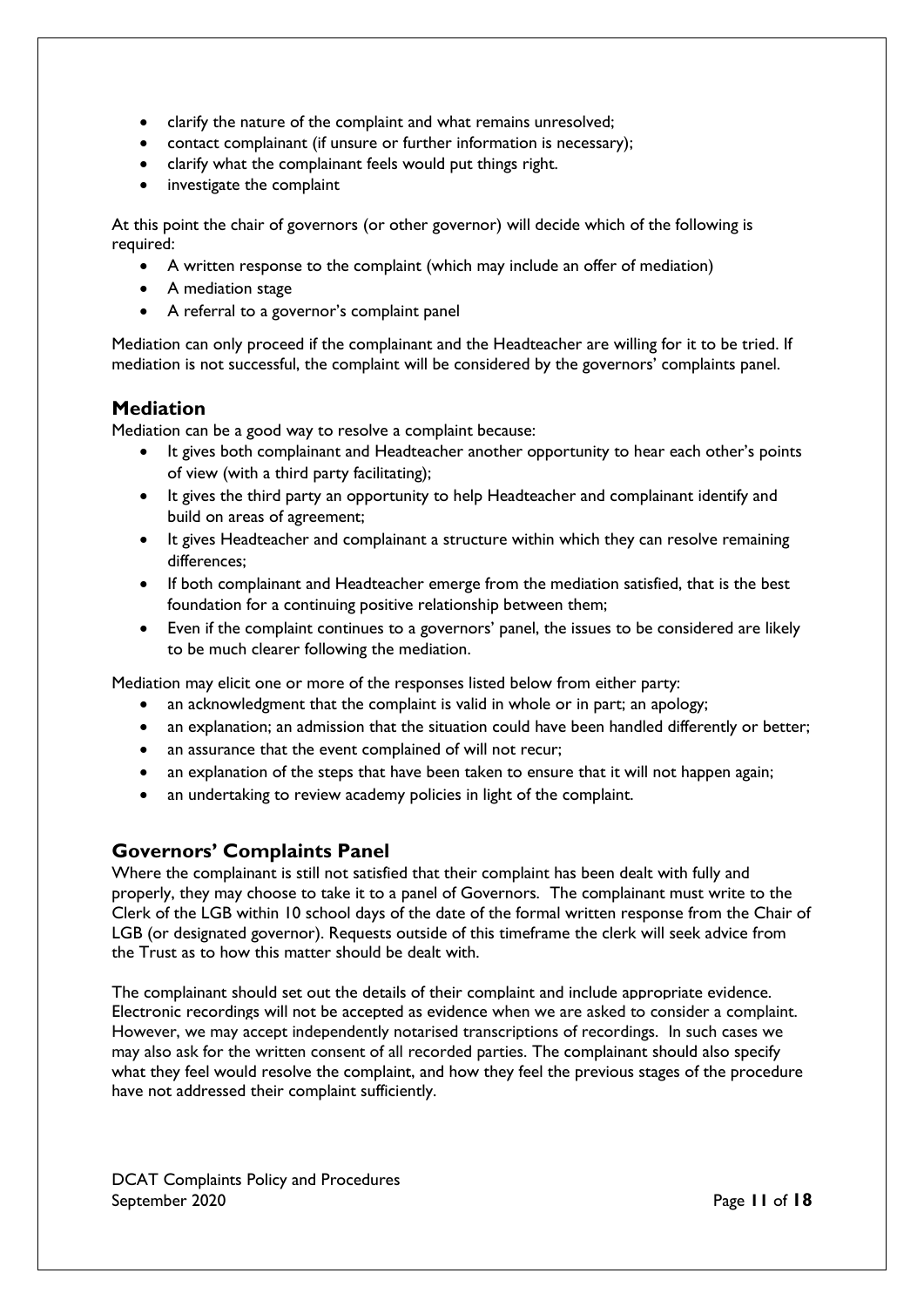### <span id="page-14-0"></span>**Timeline**

| Ι. | Within 5 school days of receipt of request the clerk will arrange a complaints panel.                                                                                                                                                                                                                                                                                                                                                                                                                                                                                                                                                       |
|----|---------------------------------------------------------------------------------------------------------------------------------------------------------------------------------------------------------------------------------------------------------------------------------------------------------------------------------------------------------------------------------------------------------------------------------------------------------------------------------------------------------------------------------------------------------------------------------------------------------------------------------------------|
| 2. | The panel sets a date* to meet as soon as reasonably practical but no longer than 15<br>school days from the date of the acknowledgement of the letter of complaint.<br>However, where further investigations are necessary, new time limits may be set. The<br>complainant will be sent details of the new date and an explanation for the delay.                                                                                                                                                                                                                                                                                          |
| 3. | Any evidence and documentation that the complainant and school wish to submit in<br>relation to their complaint must be sent to the clerk to the governing board at least 5<br>school days before the meeting. All relevant papers <sup>**</sup> will be circulated to the<br>complainant and the academy representatives attending the meeting, as well as the<br>complaint panel. Recordings of conversations that were obtained covertly and without<br>the informed consent of all parties being recorded will not be accepted as evidence.                                                                                             |
| 4. | If the complainant or school wishes to call witnesses the names of these witnesses<br>must be advised to the clerk at least 5 school days before the meeting. The use of<br>witnesses is discouraged. In nearly every case, a complaints panel will want to work<br>with written witness statements if appropriate, but there may be particular<br>circumstances where the presence of witnesses is necessary to establish key facts. In<br>those cases, witnesses must be agreed in advance. The complainant and the academy<br>are responsible for ensuring that the witnesses are aware of the time / date / location<br>of the meeting. |
|    | If the complainant wishes to be accompanied by a suitable companion, this should not<br>be legal representation as the Complaints Panel is not a form of legal proceedings, the<br>name of the suitable companion must be advised to the clerk 5 school days before the<br>meeting.                                                                                                                                                                                                                                                                                                                                                         |
| 5. | If the Complaints Panel cannot meet because the end of term is less than 15 days from<br>the date of acknowledgement of the letter of complaint, it must meet within 10 days of<br>the start of the new term.                                                                                                                                                                                                                                                                                                                                                                                                                               |
| 6. | The Complaints Panel will communicate their findings to all parties concerned within<br>10 school days of their meeting.                                                                                                                                                                                                                                                                                                                                                                                                                                                                                                                    |

\* The complainant must have reasonable notice of the date of the review panel; however, the review panel reserves the right to convene at their convenience rather than that of the complainant and reach a conclusion in the interests of drawing the complaint to a close. If the complainant rejects the offer of 3 proposed dates, the Clerk will set a date. The hearing will go ahead using written submissions from both parties.

\*\* Some papers maybe withheld or redacted due to the nature of the content.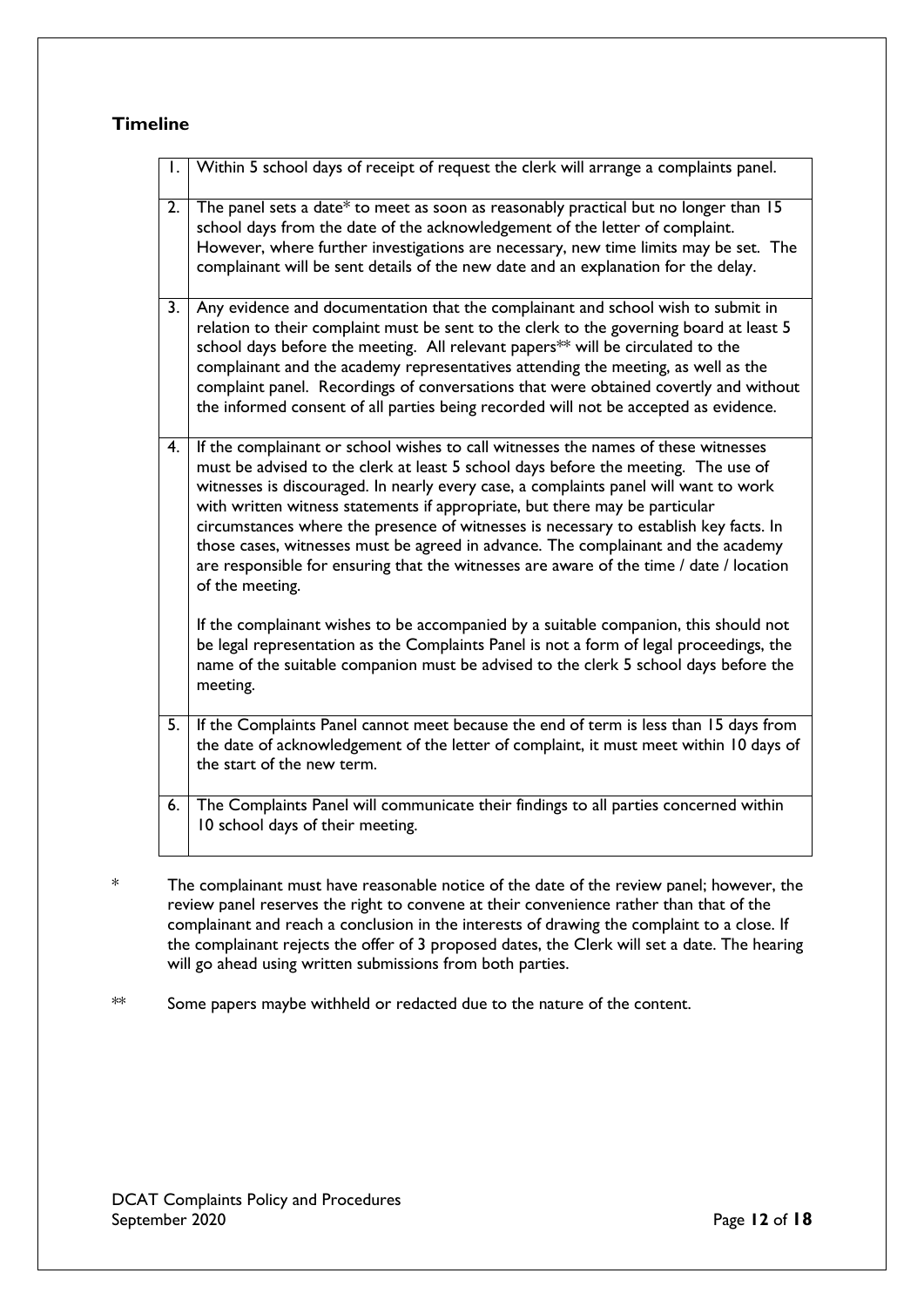### <span id="page-15-0"></span>**Establishing a complaints panel:**

- The panel will comprise of 3 members, none of whom will have had any previous direct involvement in the matter detailed and will include:
	- $\circ$  A member nominated by the Trust
	- o A local governor independent of the running of the academy.
	- $\circ$  A member of the LGB (unless all of the LGB have had direct involvement in the matter detailed, another local governor from another academy within the Trust sit on the panel).
- When the Clerk of governors receives a copy of the complaint form he/she will inform the LGB that a complaint has been received and that it has been passed to the panel to deal with. No further information about the complaint should be shared with other governors.

There are several points which any governor sitting on a complaints panel needs to remember:

- It is important that the appeal hearing is independent and impartial and that it is seen to be so. No governor may sit on the panel if they have had a prior involvement in the complaint or in the circumstances surrounding it;
- The aim of the hearing, which needs to be held in private, will always be to resolve the complaint and achieve reconciliation between the academy and the complainant;
- The panel chair will ensure that the proceedings are as welcoming as possible. The layout of the room will set the tone and care is needed to ensure the setting is not intimidating and not adversarial;
- Panel members sitting on the panel need to be aware of the complaints procedure and any other procedures relating to the complaint e.g. Anti-bullying policy.

The Chair of the Panel will be nominated by the Trust and is responsible for ensuring that both complainant and Headteacher are given a fair hearing and that the panel arrives at its judgement without fear or favour.

### <span id="page-15-1"></span>**Remit of the panel**

The complaints panel can:

- dismiss the complaint in whole or in part;
- uphold the complaint in whole or in part;
- decide on the appropriate action to be taken to resolve the complaint;
- recommend changes to the academy's systems or procedures to ensure problems of a similar nature do not recur.

It may:

- Consider and, if appropriate, criticise the way in which an operational decision was communicated – but cannot overturn the decision itself;
- Consider the thoroughness with which the Headteacher/ LGB investigated a complaint about a member of staff – but cannot expect the Headteacher to provide details about confidential discussions with that staff member;
- Consider the manner in which a complaint about any decision was addressed but cannot expect the Headteacher/ LGB to have changed the decision;
- Consider and, if appropriate, identify limitations in a policy or procedures –but cannot make or improve policy. (It can, however, recommend that the policy be reviewed by the LGB to ensure that problems of a similar nature do not recur, and individual panel members can subsequently play their part in improving the policy);
- Consider whether it should recommend that the Headteacher/ LGB offer appropriate redress.

DCAT Complaints Policy and Procedures September 2020 Page **13** of **18**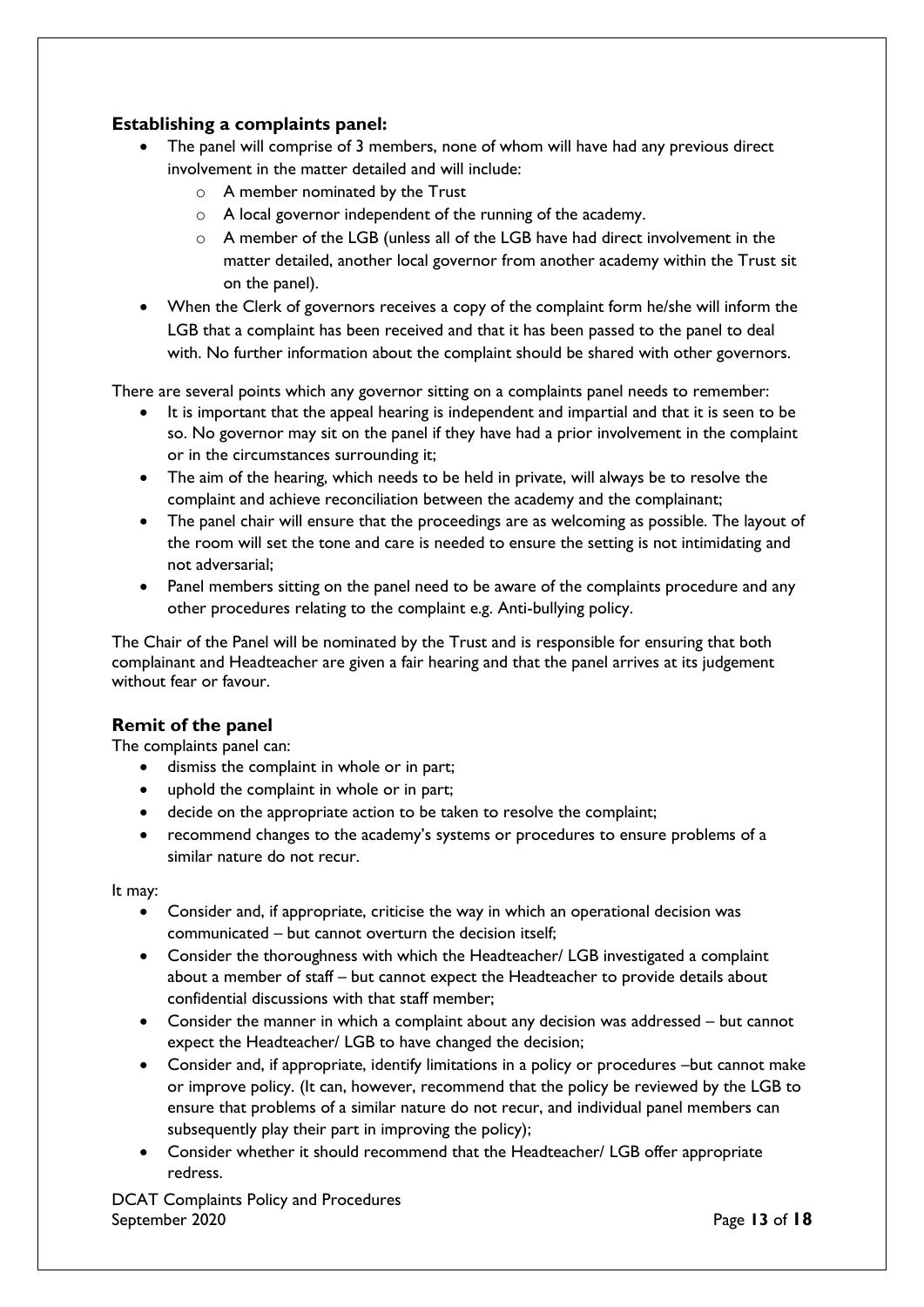### **Format of a Panel Hearing**

An example of the format for a panel hearing is as follows:

- Complainant and Headteacher will enter the room where the hearing is taking place together;
- The chair will introduce the panel members and the Clerk and outline the process;
- The complainant is invited to explain the complaint;
- The Headteacher may question the complainant;
- The panel will question the complainant;
- The Headteacher is then invited to explain the academy's actions;
- The complainant may question the Headteacher;
- The panel will question the Headteacher;
- The complainant is then invited to sum up their complaint;
- The Headteacher is then invited to sum up the academy's actions and response to the complaint;
- The chair explains that both parties will hear from the panel within five working days;
- Both parties leave together while the panel decides on the issues;
- The Clerk will remain with the panel to clarify.

Minutes will be taken. and circulated with the decision letter. These minutes may be subject to any necessary redactions. Where there are communication difficulties, consideration may be given to recording the meeting to ensure the complainant is able to access and review the discussions at a later point. All parties should agree in advance to being recorded

### <span id="page-16-0"></span>**General Principles**

Certain principles underpin the format of a complaints hearing:

- The hearing should be made as unintimidating as possible to all parties;
- The panel may ask questions at any point. Panel members must find ways to ask probing questions while maintaining an air of impartiality;
- The Headteacher must have no contact with members of the complaints panel except when the complainant is present to preserve the principle of neutrality. This means that Headteacher and complainant enter and leave the room where the hearing is held together;
- The chair of the panel should discourage the introduction of fresh documentary evidence at the hearing – there should be every encouragement to produce the evidence in advance so that both sides have time to study it;
- However, if new and relevant evidence is accepted by the chair, the chair will adjourn the hearing for a few minutes to allow everyone to read the document;
- Both parties must leave the hearing room during the adjournment.

### <span id="page-16-1"></span>**Exceptional circumstances**

For the sake of clarity, the description above does not cover exceptional circumstances which might include:

- If a case has become a major talking point around the community and there are insufficient governors able to sit on a panel, the LGB in consultation with DCAT will put in place an alternative fair process;
- The complainant and/or the Headteacher may wish to call witnesses: The use of witnesses is discouraged. In nearly every case, a complaints panel will want to work with written witness statements if appropriate, but there may be particular circumstances where the presence of witnesses is necessary to establish key facts. In those cases, witnesses must be agreed in

DCAT Complaints Policy and Procedures September 2020 **Page 14 of 18**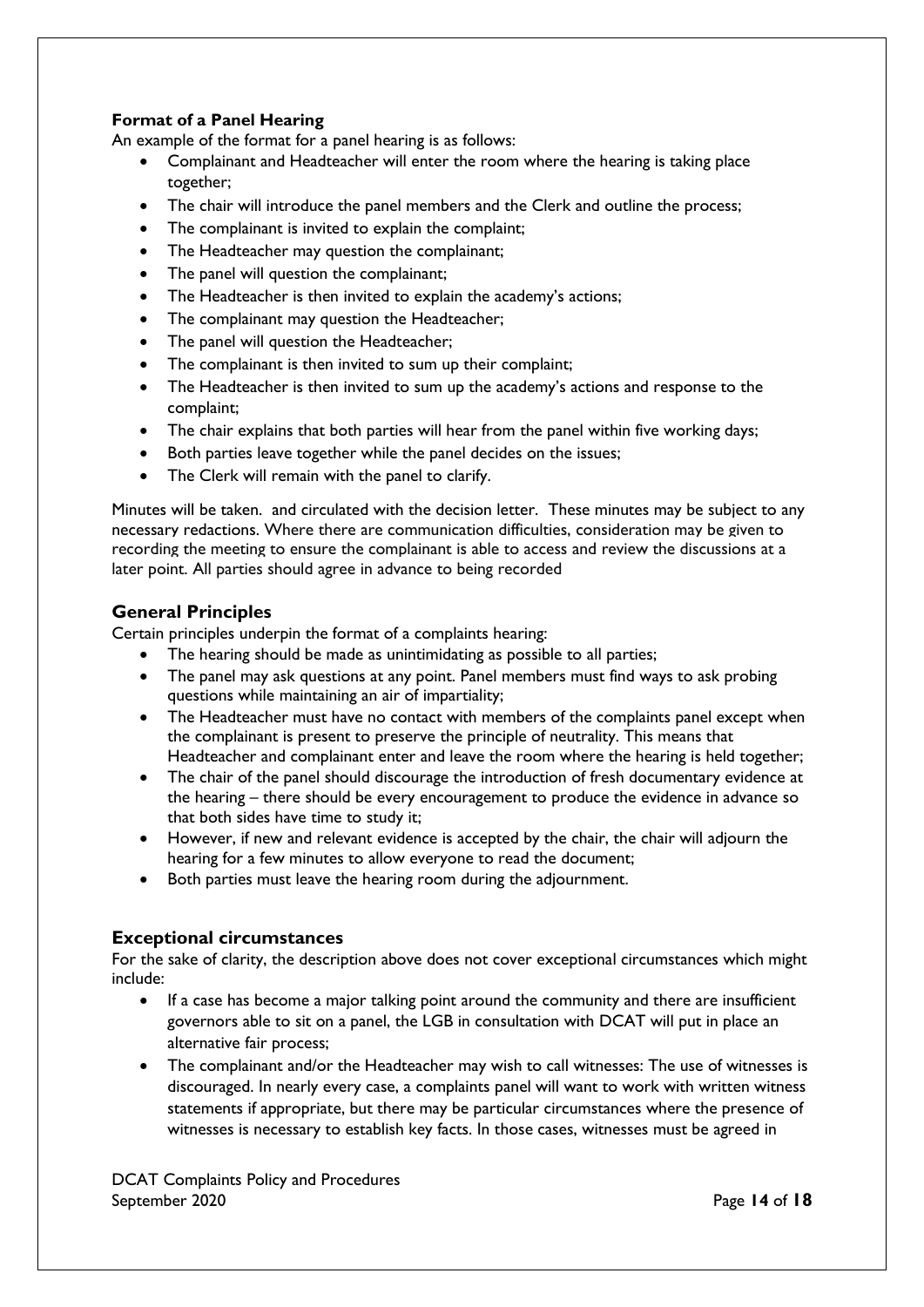advance. They will remain outside the hearing room until called in to give their evidence. They can be questioned by the panel members and the other party. They will leave the room when their evidence is completed;

• The complainant may be a pupil at the academy: Good academies encourage pupils to raise concerns and would expect to resolve them before it becomes a formal complaint to the LGB. If it is not resolved, it would be very unusual if parents have not by picked it up and made it a parental complaint. However, if a pupil is the complainant, panel members will wish to ensure that the same process is followed but special consideration is given to ensuring that the child is supported and does not feel intimidated. The panel needs to give the views of the child equal consideration to those of adults.

### <span id="page-17-0"></span>**Writing the decision letter**

The Clerk should ensure that s/he has clear wording stating the panel decision about each of the issues that the panel considered before the panel is allowed to finish. The Clerk will use that wording to draft the decision letter. This should be sent to all members of the panel for checking. Once approved by all three panel members, it should be sent to the complainant and the person complained about with a copy to the Headteacher.

- The letter should clearly express how seriously the panel considered the complaint and details any findings or recommendations
- The Clerk should be careful that the letter sticks to the facts and gives no hint of partiality;
- The Clerk should ensure that the letter reaches the complainant and the Headteacher by the deadline stated in your policy and/or in a statement by the chair at the end of the hearing – usually five working days.

### <span id="page-17-1"></span>**Further Recourse**

If, following these steps, you still feel that the academy has acted unreasonably or not followed the correct procedures, you can contact the Education Skills Funding Agency (ESFA) via the school [complaints form.](https://form.education.gov.uk/en/AchieveForms/?form_uri=sandbox-publish://AF-Process-f1453496-7d8a-463f-9f33-1da2ac47ed76/AF-Stage-1e64d4cc-25fb-499a-a8d7-74e98203ac00/definition.json&redirectlink=%2Fen&cancelRedirectLink=%2Fen) Their role is to consider whether the academy followed the correct process. They will not investigate the academy's decision.

### <span id="page-17-2"></span>**Monitoring Complaints**

As well as addressing an individual's complaint, the process of listening to and resolving complaints would contribute to academy improvements. When individual complaints are heard, academies may identify issues that need to be addressed. The monitoring and review of complaints by the academy and LGB can be useful to evaluating the academy's performance. Any discussion of complaints by the LGB or others in the academy community should not name or be able to identify individuals.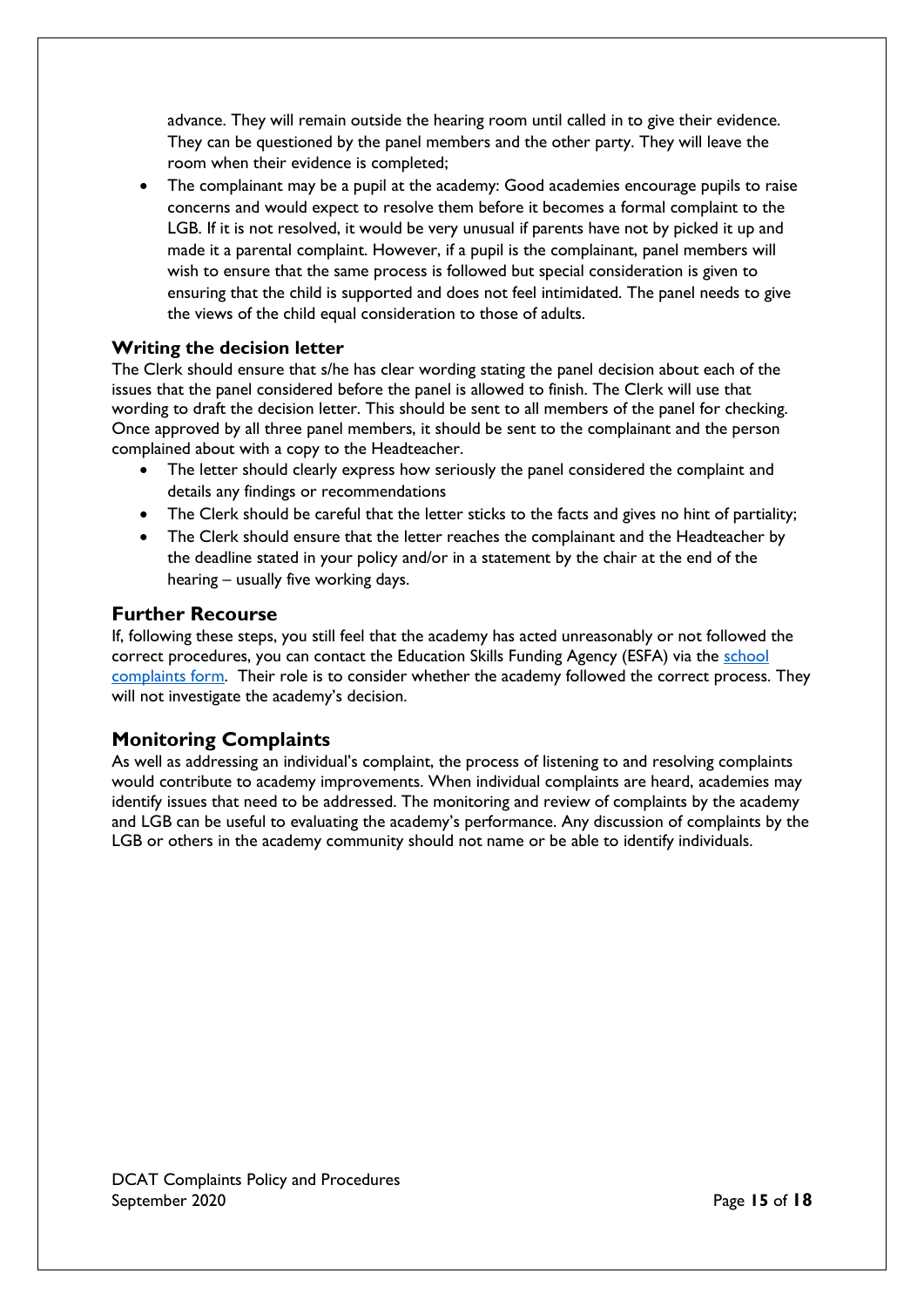# <span id="page-18-0"></span>**Appendix 2 - Model Complaint Form**

This form can be used by any person making a complaint about the operation of the academy which is not covered by an alternative specific procedure. Complaints will most often come from parents or carers but may also come from pupils/students or members of the public, e.g. academy neighbours.

Anyone receiving this form should be advised verbally that help in completing it is available from the academy. A member of academy staff who is familiar with the process should be nominated to give help.

If it is appropriate for a member of staff to look into this complaint, it should be returned to the Headteacher.

If it is appropriate that it should be dealt with by a Governor, it should be returned to the Clerk to the Governors at the academy.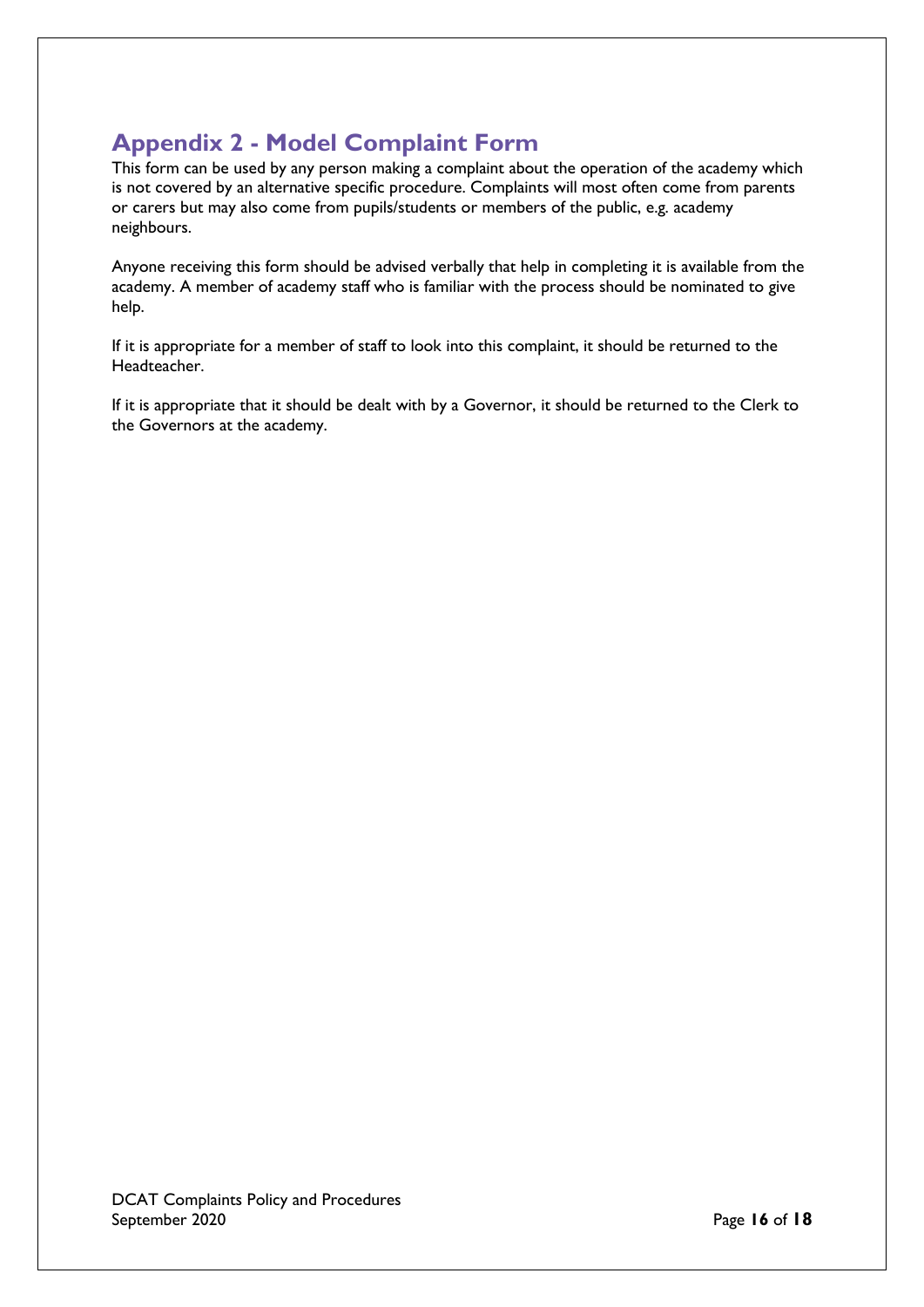# **Model complaint form**

| <b>Academy Name:</b>    |  |
|-------------------------|--|
| <b>Please complete</b>  |  |
| and return to:          |  |
| i.e.: Who will          |  |
| acknowledge receipt     |  |
| and explain what        |  |
| action will be taken.   |  |
| (Name and address of    |  |
| representative of the   |  |
| academy)                |  |
| Name:                   |  |
| <b>Address:</b>         |  |
|                         |  |
| Postcode:               |  |
| Tel No. (day)           |  |
| <b>Tel No (evening)</b> |  |
| <b>Mobile:</b>          |  |
| Email:                  |  |
| Name and year           |  |
| group of children       |  |
| at the academy (if      |  |
| applicable)             |  |
| Please give details     |  |
| of your complaint       |  |
| Add additional sheet if |  |
| necessary.              |  |
|                         |  |
|                         |  |
|                         |  |
|                         |  |
|                         |  |
|                         |  |
|                         |  |
|                         |  |
|                         |  |
|                         |  |
|                         |  |
|                         |  |
| What action, if         |  |
| any, have you           |  |
| already taken to        |  |
| try and resolve         |  |
| your complaint?         |  |
|                         |  |
|                         |  |
|                         |  |

DCAT Complaints Policy and Procedures September 2020 **Page 17** of **18**